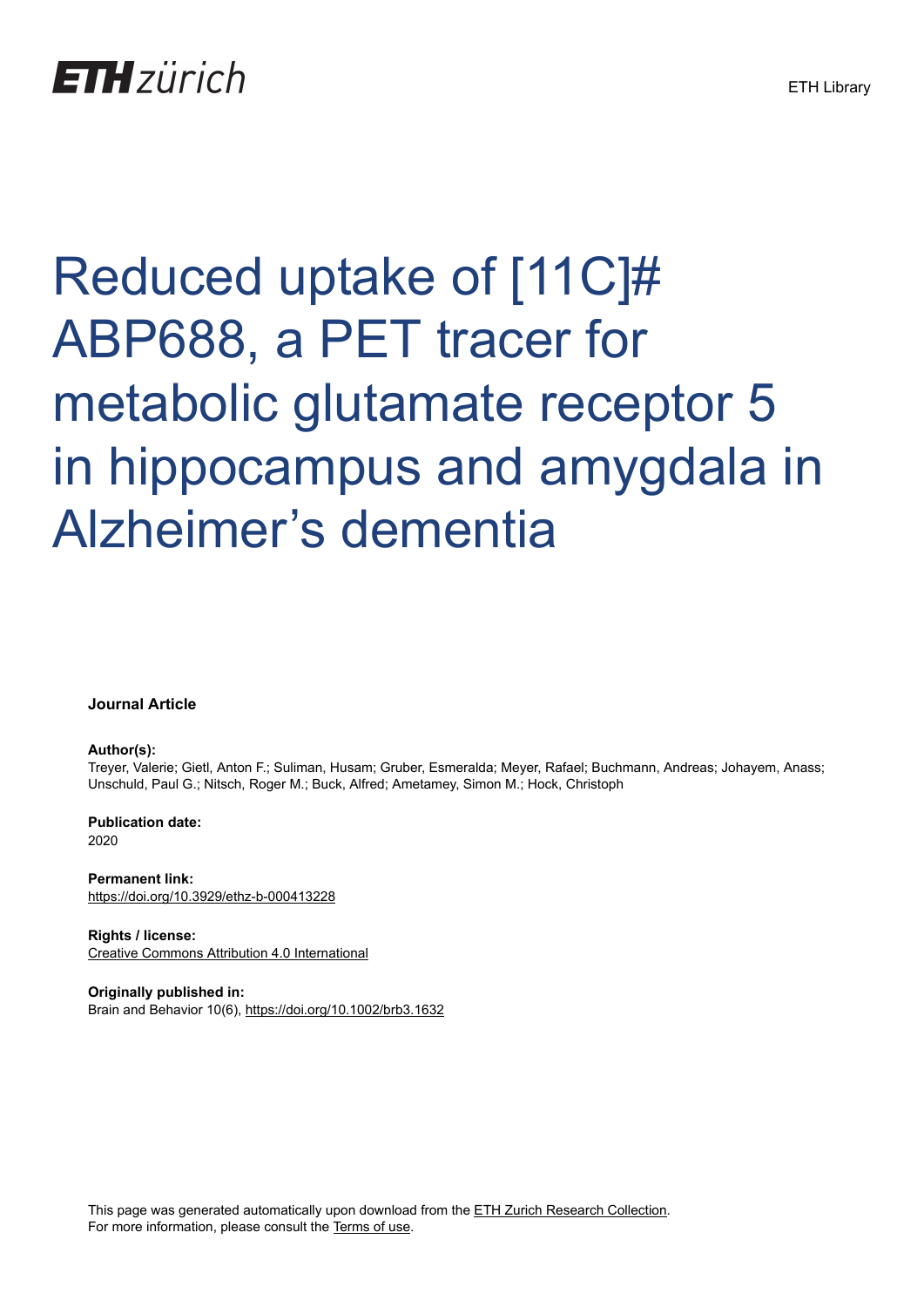# **ORIGINAL RESEARCH**

# **Reduced uptake of [11C]-ABP688, a PET tracer for metabolic glutamate receptor 5 in hippocampus and amygdala in Alzheimer's dementia**

| Valerie Treyer <sup>1,2</sup> D   Anton F. Gietl <sup>1</sup> D   Husam Suliman <sup>3</sup>   Esmeralda Gruber <sup>1</sup> |  |
|------------------------------------------------------------------------------------------------------------------------------|--|
| Rafael Meyer <sup>1</sup>   Andreas Buchmann <sup>1</sup>   Anass Johayem <sup>2</sup>   Paul G. Unschuld <sup>3</sup>       |  |
| Roger M. Nitsch <sup>1,4</sup>   Alfred Buck <sup>2</sup>   Simon M. Ametamey <sup>5</sup>   Christoph Hock <sup>1,4</sup>   |  |

1 Institute for Regenerative Medicine (IREM), University of Zurich, Schlieren, Switzerland

<sup>2</sup>Department of Nuclear Medicine, University Hospital of Zurich, Zurich, Switzerland

 $^3$ Hospital for Psychogeriatric Medicine, University of Zurich, Zurich, Switzerland

4 Neurimmune, Schlieren, Switzerland

5 Institute of Radiopharmaceutical Sciences, ETH Zurich, Zurich, Switzerland

#### **Correspondence**

Valerie Treyer, Institute for Regenerative Medicine, University of Zurich, Schlieren, Switzerland. Email: [valerie.treyer@usz.ch](mailto:valerie.treyer@usz.ch)

**Funding information** University of Zurich

# **Abstract**

**Introduction:** Metabotropic glutamate receptors play a critical role in the pathogenesis of Alzheimer's disease due to their involvement in processes of memory formation, neuroplasticity, and synaptotoxity. The objective of the current study was to study mGluR5 availability measured by  $[^{11}$ C]-ABP688 (ABP) in patients with clinically diagnosed Alzheimer's dementia (AD).

**Brain and Behavior** 

Methods: A bolus-infusion protocol of [<sup>11</sup>C]-ABP688 was applied in 9 subjects with AD and 10 cognitively healthy controls (Controls) to derive distribution volume estimates of mGluR5. Furthermore, we also estimated cerebral perfusion by averaging early frame signal of initial ABP bolus injection.

**Results:** Subjects with Alzheimer's dementia (mean age: 77.3/*SD* 5.7) were older than controls (mean age: 68.5/*SD*: 9.6) and scored lower on the MMSE (22.1/SD2.7 vs. 29.0/SD0.8). There were no overall differences in ABP signal. However, distribution volume ratio (DVR) for ABP was reduced in the bilateral hippocampus (AD: 1.34/*SD*: 0.40 vs. Control: 1.84/*SD*:0.31, *p* = .007) and the bilateral amygdala (AD:1.86/*SD*:0.26 vs. Control:2.33/*SD*:0.37 *p* = .006) in AD patients compared to controls.

Estimate of cerebral blood flow was reduced in the bilateral hippocampus in AD (AD:0.75/*SD*:0.10 vs. Control:0.86/*SD*:0.09 *p* = .02).

**Conclusion:** Our findings demonstrate reduced mGluR5 binding in the hippocampus and amygdala in Alzheimer's dementia. Whether this is due to synaptic loss and/or consecutive reduction of potential binding sites or reflects disease inherent mechanisms remains to be elucidated in future studies.

#### **KEYWORDS**

ABP688, Alzheimer's dementia, amygdala, hippocampus, metabolic glutamate receptor, mGLUR5

Valerie Treyer, Anton F. Gietl, Simon M. Ametamey and Christoph Hock contributed equally to this work.

The peer review history for this article is available at [https://publons.com/publon/10.1002/brb3.1632](https://publons.com/publon/10.XXXX/XXX.XXXXX).

This is an open access article under the terms of the Creative Commons [Attribution](http://creativecommons.org/licenses/by/4.0/) License, which permits use, distribution and reproduction in any medium, provided the original work is properly cited.

© 2020 The Authors. *Brain and Behavior* published by Wiley Periodicals LLC.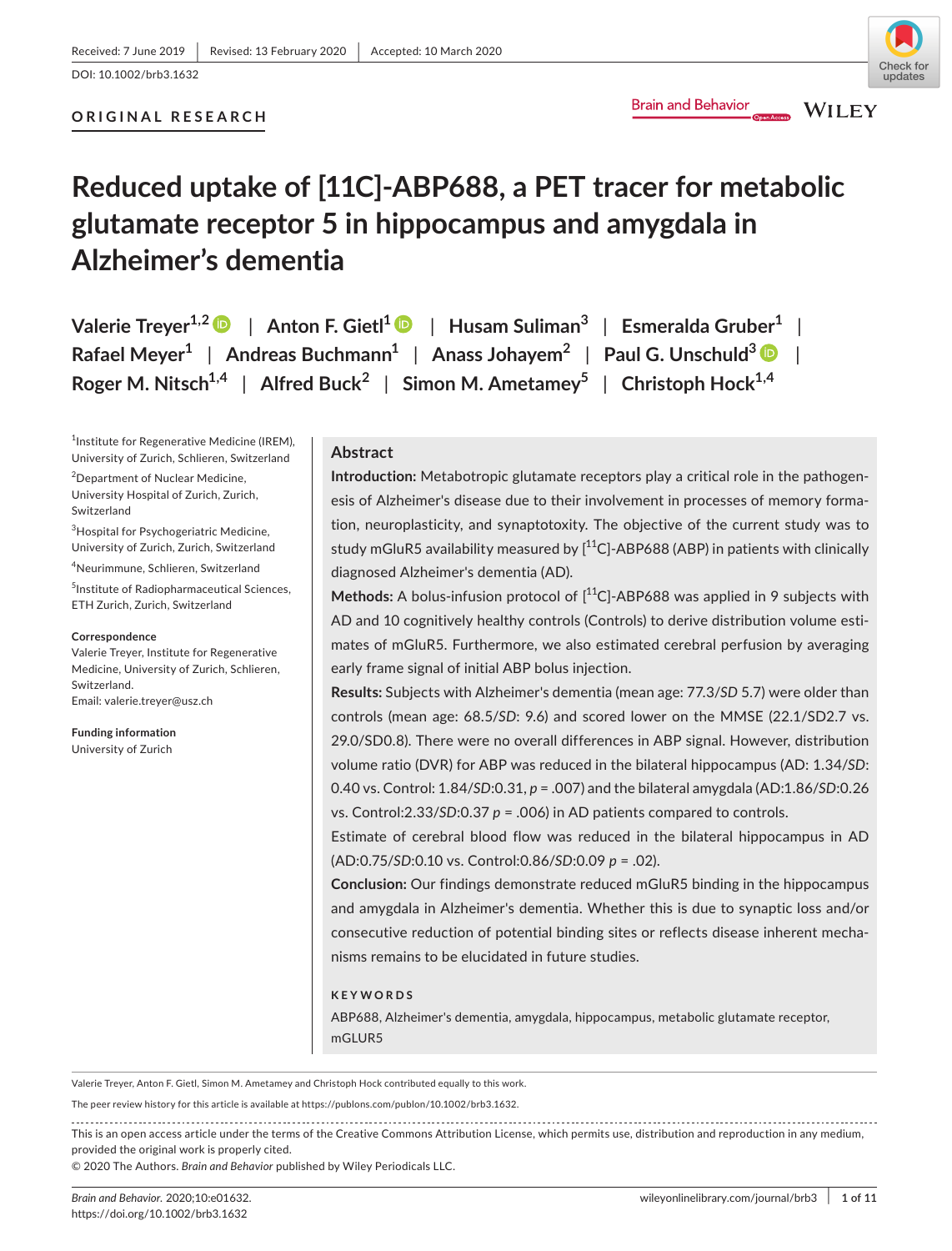# **1** | **INTRODUCTION**

The pathology of Alzheimer's disease can be divided in accumulation of aggregated proteins, particularly extracellular beta-amyloid and intracellular phosphorylated tau, losses of synapses and neurons and reactive processes including activation of microglia, astrocytosis and regenerative processes of undetermined significance (Duyckaerts, Delatour, & Potier, 2009). Beta-amyloid plaques and tau pathology are seen as hallmarks of the disease and are applied for pathological staging (Boluda et al., 2014; Braak & Braak, 1995). In addition, synaptic dysfunction and synaptic loss reportedly correlate strongly with cognitive decline (Scheff, Price, Schmitt, & Mufson, 2006; Terry et al., 1991)*.* Both Abeta- and tau pathology contribute to synaptic dysfunction in Alzheimer's disease and exert a detrimental interaction at the synaptic level as reviewed by Forner, Baglietto-Vargas, Martini, Trujillo-Estrada, & LaFerla, 2017 (Forner et al., 2017).

One of the puzzle stones being involved in synaptic toxicity in AD is the interaction of Abeta-pathology with metabotropic glutamate receptor 5 (mGluR5). mGluR5 together with mGluR1 belongs to the subgroup I of metabotropic glutamate receptors which are all G-protein coupled receptors. Subgroup I is functionally linked to polyphosphoinositide hydrolysis and negatively coupled with K+ channels (Caraci, Nicoletti, & Copani, 2018). It was shown that group I mGluRs were involved in Abeta induced synaptic long-term depression (Chen et al., 2013).

With respect to synaptotoxicity, mGluR5 was necessary for cluster formation of Abeta-oligomers (Abetao) at the synaptic plasma membrane which in turn leads to altered redistribution of mGluR5 and aberrant Ca2+ mobilization (Renner et al., 2010). It mediated increases in intracellular Ca2+ and dendritic spine loss via complexes of prion protein and Abetao (Um et al., 2013). Furthermore, Abeta42 was shown to overactivate mGluR5 with a consequence of increased Ca2+ storage in the endoplasmic reticulum and mushroom spine loss in hippocampal neurons (Zhang et al., 2015).

mGluR5 is located mainly postsynaptically in the nerve cells throughout the CNS where they locate close to ionotropic glutamate receptors, but are also expressed in astrocytes and microglial cells (Caraci et al., 2018).

The mGluR5 receptor can be assessed in vivo via the PET Tracer 3-(6-methylpyridin-2-ylethynyl)-cyclohex-2-enone-O-11 C-methyloxime ([11C]-ABP688 or ABP from now on)(Ametamey et al., 2007). Ex vivo and in vivo studies using rodents showed specific binding in mGluR5-rich brain regions, which was also corroborated by studies in mGluR5 knockout mice (Ametamey et al., 2006). Findings in humans included reduced mGluR5 binding in younger subjects with depression (Deschwanden et al., 2011) while others could not identify such a reduction in late-life depression (DeLorenzo et al., 2015). One study found a strong mGluR5 reduction in smokers and ex-smokers compared to nonsmokers and a positive age correlation in putamen and occipital lobe over all groups (Akkus et al., 2013). In the individual subgroups of smokers or ex-smokers, positive correlations were also seen in other regions including amygdala. When taking into account number or years of smoking in the smoker group, only

In neurodegenerative disease, widespread reductions in ABP signal were identified in frontotemporal dementia (Leuzy et al., 2016).

mGluR5-PET was used in two mouse models of Alzheimer's disease. One study using ABP failed to find changes in mGluR5 binding in APP transgenic mice (tg-ArcSwe) compared to wild-type mice (Fang et al., 2017). Another study discovered reduced mGluR5 assessed by 18F-2-fluoro-6-(3-fluorophenylethynyl)-pyridine (FPEP) (18-F-FPEP) binding in a more aggressive transgenic mouse model (M. Lee et al., 2018).

Here, we report an exploratory study of mGluR5 in Alzheimer's dementia (AD) in humans. We examined nine subjects with AD and ten cognitively healthy controls with a bolus-infusion protocol of ABP. In addition, we have assessed the early frame signal of ABP as an estimate of cerebral blood flow (Treyer et al., 2007). Due to the involvement of mGluR5 in Alzheimer's pathogenesis, we expected to see changes in mGluR5 binding especially in mediotemporal structures. Furthermore, we expected reduced perfusion-related signal of ABP in subjects with Alzheimer's disease, as perfusion correlates with neuronal activity and cognitive performance, and is known to be reduced in Alzheimer's disease (Gietl et al., 2015; Rostomian, Madison, Rabinovici, & Jagust, 2011).

# **2** | **MATERIALS AND METHODS**

#### **2.1** | **Study population**

Nine patients with probable Alzheimer dementia (AD group) and 10 healthy controls (HCS group) were enrolled into the study. Enrolment took place between 2010 and 2012, and final data analysis was protracted due to changes in study personnel. Probable Alzheimer's dementia was diagnosed clinically according to NINCDS-ADRDA criteria (McKhann et al., 1984) and ICD-10 (Dilling, 2006). Main inclusion for the AD group was a Mini-Mental State Examination (MMSE) (Folstein, Folstein, & McHugh, 1975) between 18 and 26 and a Clinical Dementia Rating (CDR) (Hughes, Berg, Danziger, Coben, & Martin, 1982) (Morris, 1993) global score below 2 (inclusive). To support clinically diagnosed AD perfusion and voxel-based morphometry maps, analysis was performed with SPM12 (Dartel Toolbox) to confirm a typical AD biomarker pattern in the AD group. Healthy subjects were only included if they scored higher than 28 points on the MMSE (inclusive). All subjects ought to have capacity to consent to study procedures.

Participants were examined by a study physician to ensure good health condition. Subjects with drug or alcohol abuse and acute psychiatric disease were excluded. The Montgomery Asberg Depression Scale (MADRS) (Montgomery & Asberg, 1979) was applied to check for symptoms of depression. In the AD group, six subjects were on cholinesterase inhibitors, 4 subjects received escitalopram and one mirtazapine. Further exclusion criteria were contraindications for magnet resonance tomography and significant exposure to radiation.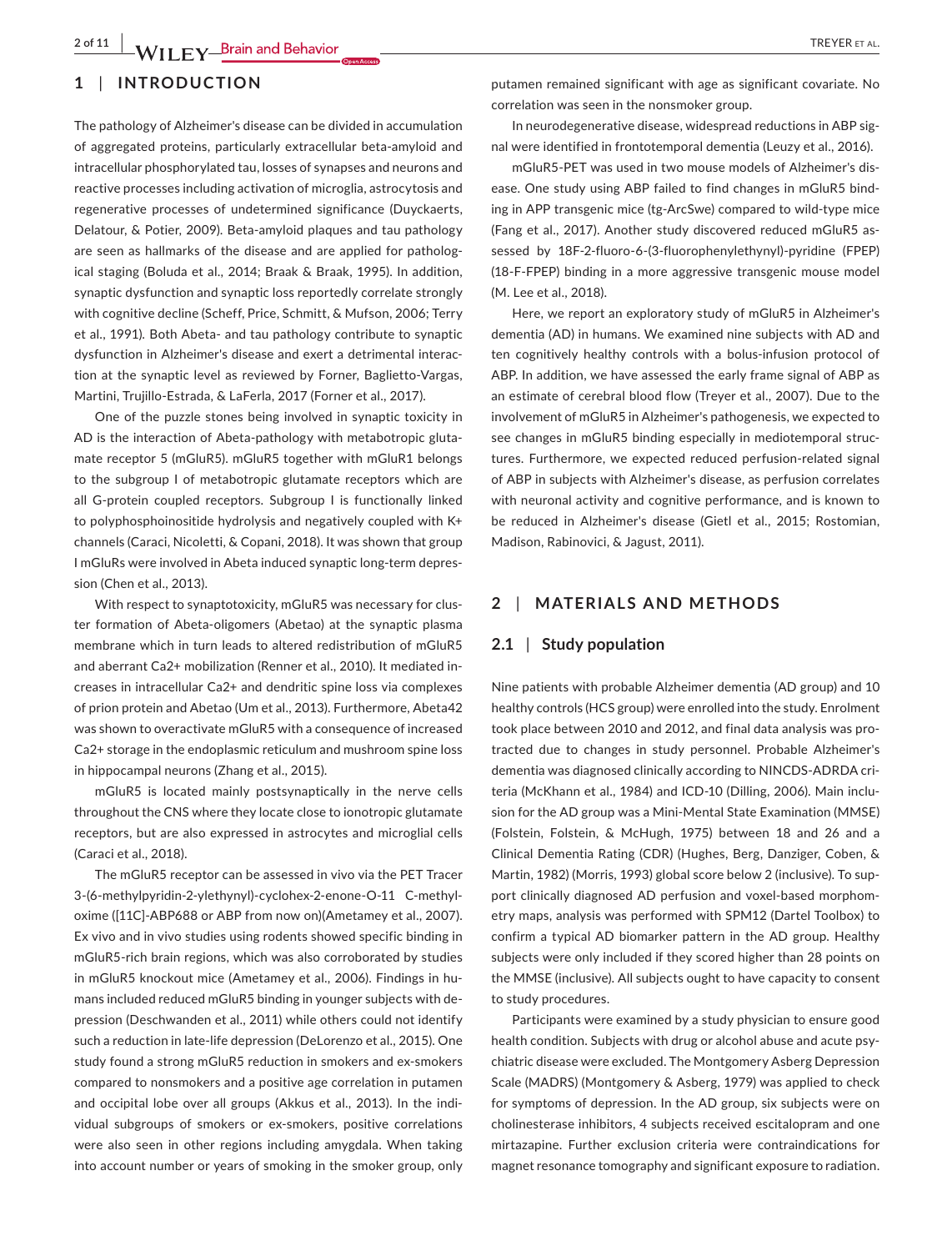Two subjects had increased thyroid-stimulating hormone values but did not show altered peripheral thyroid hormones.

Neuropsychological assessment included CERAD PLUS (Thalmann et al., 1997), fluency tests (Regard, Strauss, & Knapp, 1982) (S-words and 5-point test), the German version of Auditory Verbal Learning test called VLMT (Helmstädter & Lux, 2001), visual pair learning test, digit span, corsi block forward and backward as included in the German version of the Wechsler Memory Scale revised version (Haerting et al., 2000), trail making test TMT A and B (Reitan, 1955), Stroop's test (Stroop, 1935), and a test to find concepts for similarities between different symbols on cards (Kramer) (Kramer, 1954).

The study was conducted after approval of the ethics committee of the canton Zurich in accordance with the local law and the Declaration of Helsinki (WorldMedicalAssociation, 2008).

#### **2.2** | **Manual volumetry of the hippocampus**

To assess directly hippocampus volume, manual outlining by a trained volumetrist was performed on MRI images to ensure appropriate depiction of the dementia-related atrophy. For correction of whole-brain volume, the hammers atlas derived gray and white matter volumes as well as ventricles were summed.

#### **2.3** | **PET analysis**

All participants received a 3D T1 anatomical scan (resolution  $0.5 \times 0.5 \times 1$  mm) on a Philips Achieva 3T Scanner. PET scans were performed using standard bolus-infusion protocol (Burger et al., 2010). Images were acquired dynamically over 60 min and reconstructed using standard filtered-back-projection algorithm on whole body PET/CT scanners Discovery STE or RX PET/CT (GE Healthcare). Due to the bolus-infusion paradigm used for injection, an equilibrium was reached after 40 min. As shown in previous publications (Burger et al., 2010; Treyer et al., 2007), images acquired under equilibrium condition can be used to directly quantify DVR values by dividing with the cerebellum values. Participants received an average injection dose of 551.9 MBq (±59.3) [11C]-ABP688. Details about tracer production can be found in the original publication (Ametamey et al., 2007).

Images were analyzed with PMOD 3.6 Neuro Tool and deep nuclear parcellation method as implemented in Neurotool. MRI and PET images were coregistered based on early frames signal (first 6 min). Gray–white matter segmentation on the MRI images was performed with standard 50% probability. Only gray matter segmented regions in the coregistered PET image were analyzed to reduce potential biases of atrophy. Cortical region of interests were defined using Hammers Maximum Probability Atlas while noncortical regions were calculated with the deep nuclei parcellation method. For this study, a knowledge base of 20 reference sets was selected. Regions of interest as calculated by the methods mentioned above

were applied on PET and MRI images in individual MRI spaces and were controlled individually and adapted if necessary by an expert in imaging processing. Individual cortical regions as defined by the atlas were averaged between hemispheres and lobes to test for general differences in the lobes. White matter and ventricular regions were calculated in order to appropriately apply volume of interest (VOI)-based partial volume correction (geometric transfer matrix method) on the individual regions of interests as implemented in PMOD Neuro Tool and taking care of spillover among all volumes of interest and convolve with point spread function (Rousset, Ma, & Evans, 1998). This correction does take care of reduced signal due to atrophic brain regions. Together both methods, on the one hand the exact outline of the regions of interest on the gray matter image and secondly the volume of interest-based partial volume correction ensure better quantification and correction of partial volume effects especially due to atrophy for all regions.

For distribution volume estimates (DVR), late frame PET signal (45–60 min) was averaged over the VOIs and divided by cerebellar gray matter values. Perfusion-related signal was extracted from early frame data (first 3 min) and divided by cerebellar signal for normalization to control for variations in injected dose (Burger et al., 2010). As mentioned above, not all regions available in the templates were used for analysis. Only bilaterally averaged region assessments were used to test for group differences in the cortical regions as no hypothesis on differences within lobes was set. Therefore, the VOIs in frontal, temporal, parietal, and occipital lobe were merged within the lobes (resulting in 4 regions). The remaining regions were taken as defined in the hammers atlas and the parcellation method mentioned above and only averaged between sides. This results in following bilateral regions: insula, anterior cingulate, posterior cingulate, thalamus, putamen, caudate, amygdala, and hippocampus (additional 8 regions). A total of 12 regions was taken into statistical analysis.

Due to the differences in hippocampal volume additionally to the volume of interest-based approach for partial volume correction, a different MRI-based approach was selected for methodological reasons in addition. We used the Muller-Gartner method according PMOD standard implementation for gray matter spill-out and white matter spill-in on the dynamic PET images (Muller-Gartner et al., 1992). We used the results of these methods primarily to test for robustness of the results with the standard VOI-based method mentioned above (Greve et al., 2016).

#### **2.4** | **Statistical analysis**

This is an exploratory study with a sample size of 19 subjects; thus, we chose not to correct for multiple comparisons. All variable of interests were tested for normal distribution using Kolmogorov– Smirnoff test and either parametric or nonparametric tests for comparison of two independent groups were conducted with SPSS 25. VOIs DVR values showed normal distribution. For testing effects of covariates, general linear model univariate procedures were used.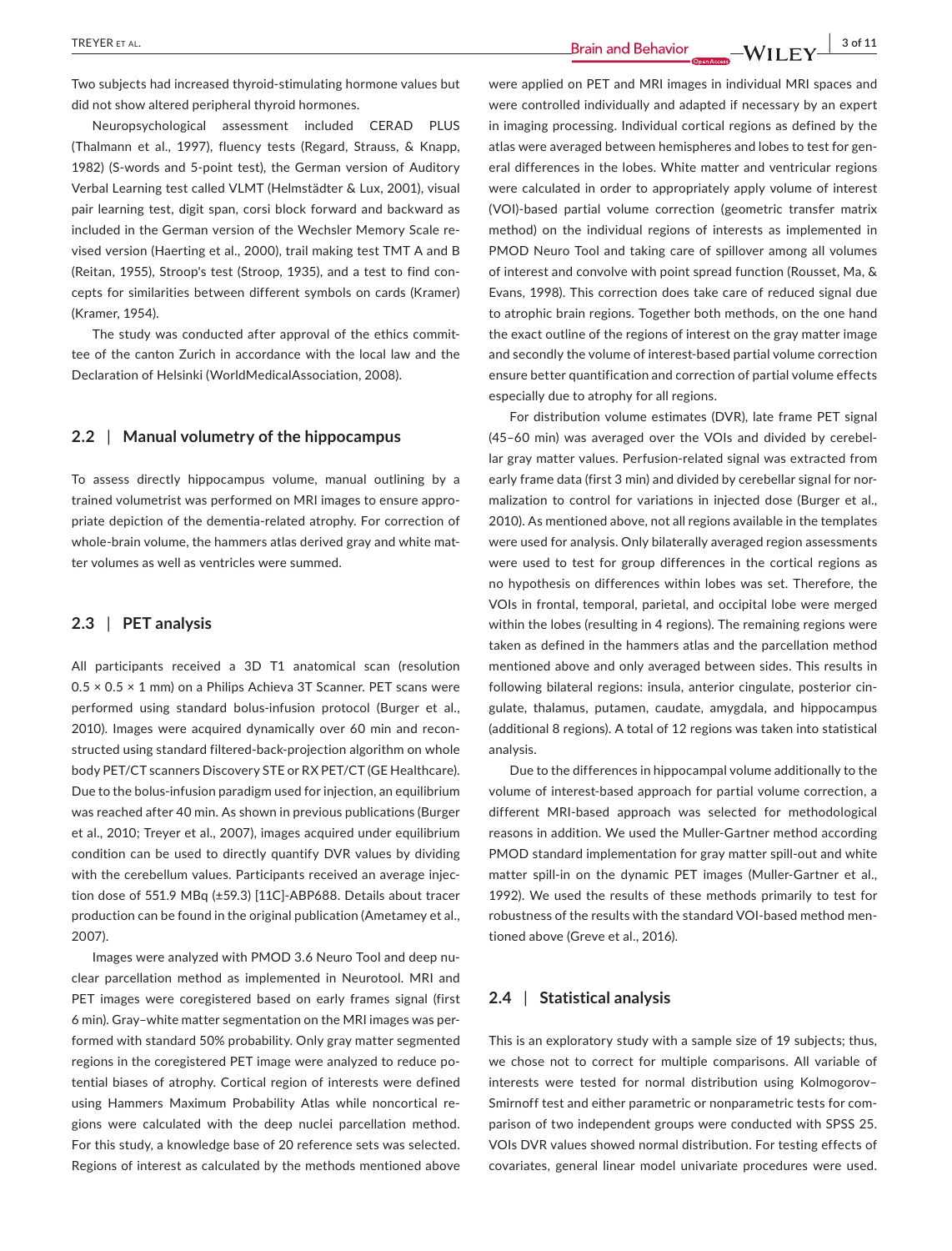Tests were performed two sided. To check for potential biases, also nonpartial volume corrected regional values were statistically tested for significance and showed similar effects.

### **3** | **RESULTS**

Please note that all *p* values are reported uncorrected.

# **3.1** | **Confirmation of perfusion and volumetric differences between AD and control group**

The summed early frames were used as perfusion brain maps positively confirmed AD-typical reductions in parietal lobe and posterior cingulate in the AD group compared to controls (Herholz, 2011). A direct group comparison performed with SPM 12 (*t* test, uncorrected for multiple testing only due to small sample size) revealing reduction specific in these regions (i.e., posterior cingulate, *T* = 3.73, *Z* = 3.14, *p* = .001, highest voxel in left inferior temporal area (Brodmann Area 20) *T* = 6.13, Z = 4.40, *p* = .000).

To assess volumetric differences between groups, a voxel-based morphometry (VBM) with the 3D T1 MRI was performed. The main difference is seen in the hippocampus, and a typical region is affected in AD (Dubois et al., 2007). Right and left medial temporal regions have higher signal in control group compared to AD group (right side *T* = 6.68, *T* = 4.62, *p* = .000, left side *T* = 5.57, *Z* = 4.15,



**FIGURE 1** Voxel-wise group comparisons with perfusion estimate (a) and results of volume-based morphometry (b). Both statistical T-maps were overlayed over an average healthy perfusion map (a) and from VBM process derived template (b). For display purpose, the axial image of the VBM assessment was rotated, and therefore, left and right side are switched. Cutoff values *p* = .05 (uncorrected)

*p* = .000). Figure 1 shows both difference maps overlayed on an average PET, respectively, through VBM processing generated template image.

Comparing both groups with regard to manual hippocampal volumetry, we see significant differences (corrected for total brain volume (*t*(17) = −4.2, *p* = .001 for right and *t*(17) = −5.4, *p* = .001 for left side). The total brain volume as used for correcting hippocampal volumetry did not differ between both groups ( $t_{(17)}$  = −0.08, *p* = .9).

#### **3.2** | **Descriptive analyses**

Table 1 summarizes demographics and neuropsychology data with regard to group effects. The results of two neuropsychology tests, TMT, and VLMT are not displayed as only 5 or less subjects in the Alzheimer's disease group could perform or finish these tasks. Figure 2 shows the normalized and within-group averaged mGluR5 DVR images for healthy controls (A) and AD Group (B).

As expected, patients with AD showed worse cognitive performance. Six had a CDR global score of 0.5, two of 1 and one scored 2, which was based on the study physician's incorporation of all clinical information in the judgment. All controls had a CDR global score of 0.

The following analyses were performed using the PET-derived estimates of mGluR5 binding with the VOI-based partial volume correction as described in the methods section (GMT PVC).

# **3.3** | **Regional differences in mGluR5 binding in bilateral Hippocampus and Amygdala**

A potential overall effect of differences between both groups with regard to estimated mGluR5 distribution was performed including all 12 regions. Overall, there was no between-group effect with age and depression score as covariates (region as repeated measure factor, *F*(1.15) = 0.013, *p* = .91, partial eta squared (PES) = 0.001). MADRS depression score covariate was significant in this model  $(F<sub>(1.15)</sub> = 5.6)$ , *p* = .032, PES = 0.273), while covariate age was not significant (*F*(1,15) = 0.277, *p* = .606, PES = 0.018). More details are given in the supplement.

Group differences in mGluR5 DVR were found in the hippocampus ( $t_{(17)}$  = −3.04, *p* = .007) and in the amygdala ( $t_{(17)}$  = −3.16, *p* = .006). The other 10 regions showed no differences (*p* > .4). Further evaluation was only performed for the hippocampus and the amygdala (see also Figure 3 and Table 2). The differences between the two groups were over 20% in the hippocampus and amygdala while in the other regions, especially cortical regions they were clearly below 5% (see Table 2).

To assess for the validity of differences in the hippocampus, additional statistics were performed on uncorrected values (noPVC) and on MRI-based partial volume corrected images (MG PVC) demonstrating in both cases (noPVC and MG PVC) the effect in the hippocampus ( $t_{(17)}$  = −2.8,  $p$  = .012 on uncorrected images and  $t_{(17)}$  = −2.6, *p* = .017 on MG PVC), revealing the robustness of the results.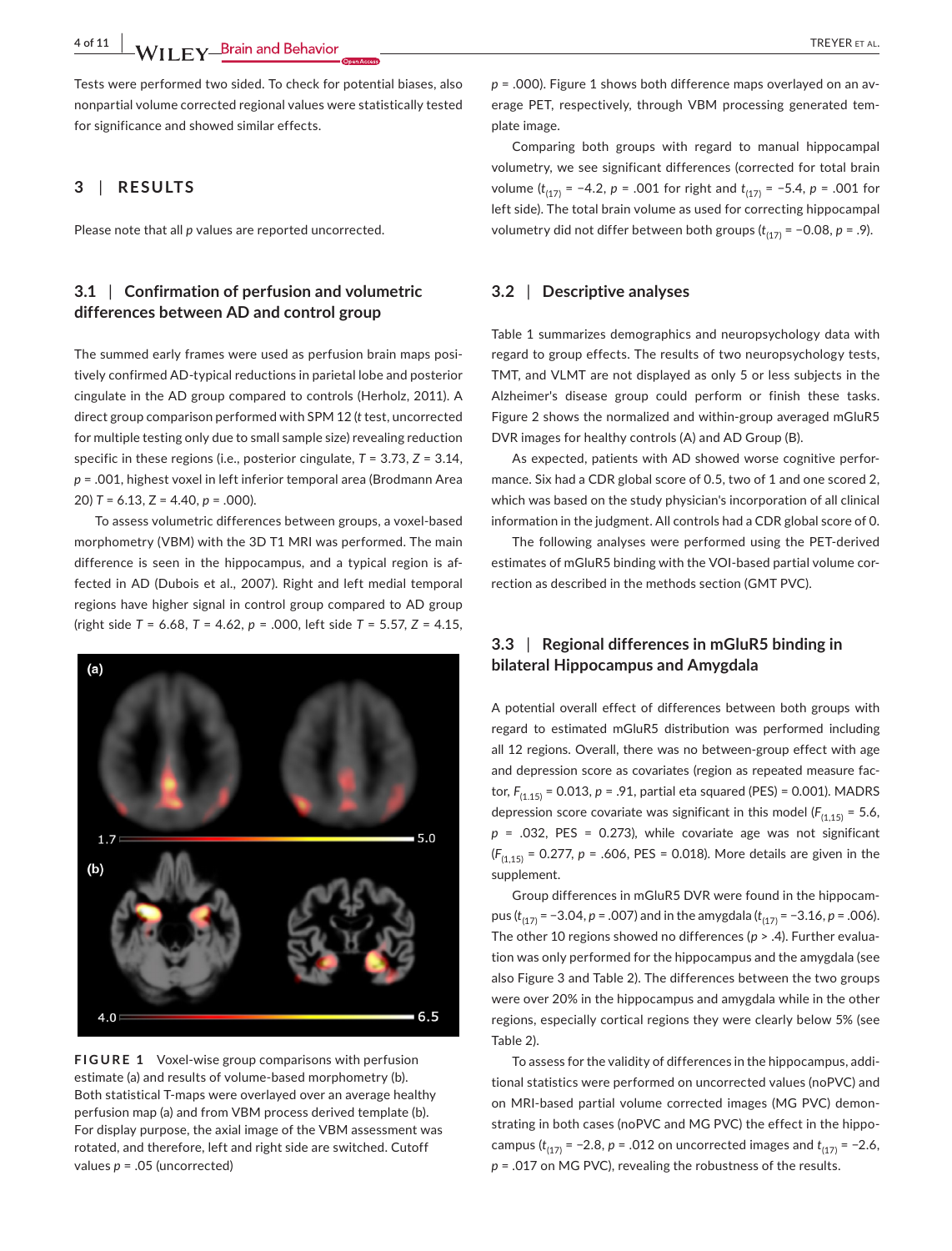**TABLE 1** Description of the study population and comparisons between groups

| Parameter                                      | p value test for normal<br>distribution (K-S) | <b>Healthy Controls</b><br>$(n = 10)$ | Alzheimer's disease<br>$(n = 9)$       | $p$ value $t$<br>test | p value Mann-<br>Whitney U |
|------------------------------------------------|-----------------------------------------------|---------------------------------------|----------------------------------------|-----------------------|----------------------------|
| Age                                            | .07                                           | 68.5 (SD 9.6)                         | 77.3 (SD 5.7)                          | .028                  |                            |
| <b>MMSE</b>                                    | $.005$ <sup>*</sup>                           | 29 (SD 0.8)                           | 22.1 (SD 2.7)                          |                       | $.000^*$                   |
| Education in years                             | .114                                          | 13.7 (SD 2.8)                         | 11.7 (SD 1.8) $N = 7$                  | .120                  |                            |
| Gender (f/m)                                   |                                               | 7/3                                   | 6/3                                    |                       |                            |
| <b>MADRS</b>                                   | .016                                          | 2.8(4.0)                              | 6.2(2.2)                               |                       | .028                       |
| <b>Boston Naming total</b>                     | $-.001$                                       | 14.8(SD 0.4) (median)                 | 12.1 (SD 2.5) (median)                 |                       | .008                       |
| S-word total                                   | .200                                          | 28.7 (SD 8.7)                         | 17.6 (SD 8.2)                          | .011                  |                            |
| 5-point total                                  | .200                                          | 25.9 (SD 8.0)                         | 17.0 (SD 5.5)                          | $.012$ <sup>*</sup>   |                            |
| <b>WRD</b> recall                              | $.002$ <sup>*</sup>                           | 8.9 (SD 1.0)                          | $1.6$ (SD $2.6$ )                      |                       | $.000*$                    |
| <b>WRD</b> recognition                         | $.000*$                                       | $9.9$ (SD 0.3)                        | $7.6$ (SD 2.5)                         |                       | $.022$ <sup>*</sup>        |
| Digit Span forward                             | .076                                          | $7.1$ (SD $1.4$ )                     | 5.8 (SD 1.9)                           |                       | .053                       |
| Digit Span backward                            | $.016$ <sup>*</sup>                           | 5.8(SD 1.6)                           | 4.3 (SD 1.7)                           |                       | .053                       |
| Corsi Block forward                            | $.011$ <sup>*</sup>                           | 7.8(1.3)                              | $6.1$ (SD 2.4)                         |                       | .113                       |
| Corsi Block backward                           | $.002*$                                       | $6.8$ (SD $8.3$ )                     | 5.3 (SD 2.0)                           |                       | .136                       |
| Kramer                                         | .200                                          | 3.7(SD 1.1)                           | $2.2$ (SD $1.2$ )                      | $.011$ <sup>*</sup>   |                            |
| <b>WMS</b> visual pairs learning               | .200                                          | 12.8 (SD 2.7)                         | 4.9 (SD 3.7) 1 did not<br>perform test | .000 <sup>°</sup>     |                            |
| WMS visual pairs recall                        | .063                                          | $5.2$ (SD $1.0$ )                     | 1.4 (SD 1.5) 1 did not<br>perform test | .000 <sup>°</sup>     |                            |
| Stroop strong interference/<br>no interference | .038 <sup>°</sup>                             | 2.4 (SD 0.7) (median<br>2.2)          | 2.9 (SD 1.2) (median<br>2.7)           |                       | .400                       |
| Stroop strong interference                     | $.004$ <sup>*</sup>                           | 30.2 (SD 9.3) (median<br>27.3)        | 51.7 (SD 26.9) (median<br>47.0         |                       | .053                       |

\* indicates significant values *p*< .05.

One patient in the AD group showed a very low signal in the hippocampus region (lower than cerebellum). The regions were defined on the MRI and not the PET image, and in this case, due to low signal in the PET with some tissue remaining in MRI, a very low signal resulted in this region. This patient had the lowest relative volume of anterior hippocampus. The difference between groups remained significant also when excluding this case in the *t* test analysis of hippocampal values (*t*(17) = −2.85, *p* = .012 instead of *t*(17) = −3.04, *p* = .007 in PVC corrected *t* test).

For further evaluation of hippocampal and amygdala group differences, an univariate analysis of variance with the covariate age and depression (MADRS score) was performed in addition. The model was significant (Hippocampus:  $F_{(3,18)} = 3.9$ ,  $p = .031$ partial eta squared (PES) = 0.44, Amygdala: *F*(3,18)= 4.7, *p* = .016, PES = 0.49.) The factor group as well as the two covariates were not significant. In the hippocampus, we see following results for Group:  $F_{(3,18)} = 2.25$ ,  $p = .155$ , PES = 0.13, for age:  $F_{(3,18)} = 0.86$ , *p* = .368, PES = 0.05 and for MADRS: *F*(3,18) = 1.28, *p* = .277, PES = 0.08.

In the Amygdala, the following results were found for Group:  $F_{(3,18)} = 2.48$ ,  $p = .136$ , PES = 0.14, for age:  $F_{(3,18)} = 0.35$ ,  $p = .564$ , PES = 0.02 and for MADRS: *F*(3,18) = 2.92, *p* = .108, PES = 0.16.

# **3.4** | **Reduced estimate for cerebral perfusion in bilateral hippocampus**

Estimate for cerebral perfusion was reduced in the hippocampus (*t*(17) = −2.56, *p* = .020) but not in the amygdala (*t*(17) = −1.28, *p* = .22).

Including age and MADRS as covariate in the univariate model, no significant effects are remaining in hippocampus:  $F_{(3,18)} = 2.8$ , *p* = .076 Partial Eta Squared = 0.36, Group: *F*(3,18) = 3.3, *p* = .09, PES = 0.18; age *F*(3,18) = 1.0, *p* = .329, PES = 0.06; MADRS: *F*(3,18) = 0.11, *p* = .74, PES = 0.008 and Amygdala: *F*(3,18) = 1.7, *p* = .218, PES = 0.25, Group: *F*(3,18) = 4.8, *p* = .043, PES = 0.25; age *F*(3,18) = 0.49, *p* = .494, PES = 0.03; MADRS: *F*(3,18) = 1.28, *p* = .276, PES = 0.078.

# **3.5** | **Association of perfusion estimates and mGluR5 binding with cognitive measures**

Correlations with neuropsychological variables were conducted only in AD patients for the hippocampus, the region a priori related to cognitive function(Guzman-Velez, Warren, Feinstein, Bruss, & Tranel, 2016).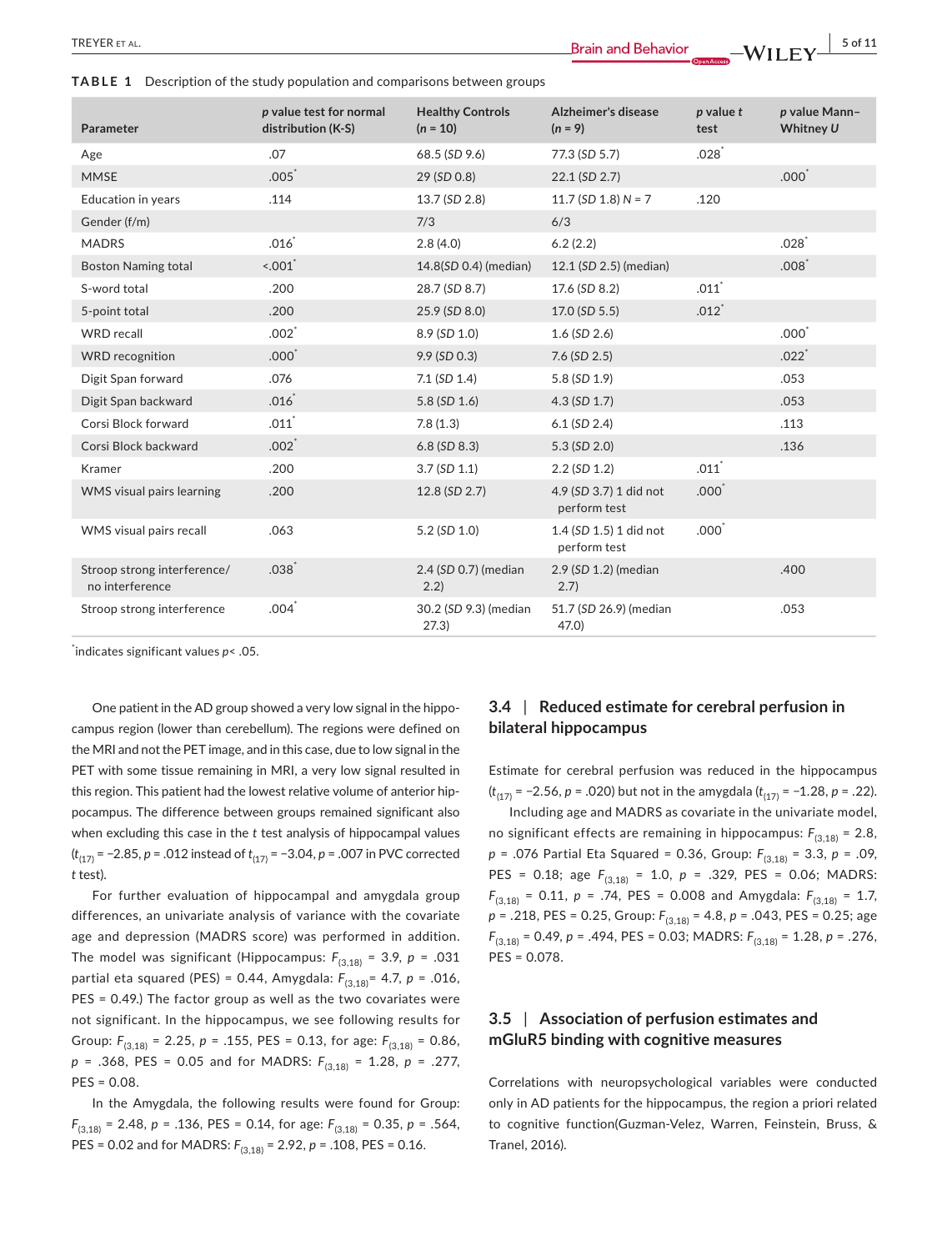Global cognition measured with MMSE score was associated with perfusion estimate (Spearman *ρ* = 0.809, *p* = .008) but not with mGluR5 binding as assessed by DVR (Spearman *ρ* = 0.655,  $p = .055$ ).

We observed significant correlations between verbal fluency and naming (Boston naming and S-word generation) with the perfusion related (Spearman *ρ* = 0.78, *p* = .013 and r = 0.7, *p* = .036) and the mGluR5 signal (Spearman *ρ* = 0.68, p = .04 and *ρ* = 0.83, *p* = .005).

Kramer test for concept finding (a measure of executive function) also showed a positive correlation with both PET-derived measures (Spearman perfusion *ρ* = 0.84, *p* = .005, mGluR5 DVR *ρ* = 0.86, *p* = .003).

With respect to memory tests, CERAD word recall performance did correlate with hippocampal mGluR5 DVR (Spearman *ρ* = 0.83, *p* = .006) and perfusion (*ρ* = 0.73, *p* = .027).



**FIGURE 2** Normalized and averaged mGluR5 DVR images of both groups. (a) shows the axial images of the healthy control group and (b) the images of the AD group



## **4** | **DISCUSSION**

We report results on mGluR5 ([11C]-688ABP) PET in a population of subjects with Alzheimer's disease. To our knowledge, this is the first publication on mGluR5 imaging in human with ABP688 in Alzheimer's disease. We identified lower mGluR5 binding in the bilateral hippocampus and bilateral amygdala. The findings were similar with and without partial volume correction. Due to the small sample size and exploratory character of the study, we focus on effect sizes and not on significance. Controlling for both covariates age and depression revealed higher effect sizes for group effects compared to the covariates in the hippocampus. Furthermore, this region also showed correlations with cognitive measures. In the amygdala, we found an equally high effect for group and the depression score underscoring the relevance of this region also for emotional aspects (Guo et al., 2018; Guzman-Velez et al., 2016; Leal, Noche, Murray, & Yassa, 2017).

Furthermore, these effects seemed specific to these regions as other regions explored in the study showed no differences in mGluR5 binding and overall binding was not different between groups.

In the hippocampus, we also observed a reduced estimate for cerebral blood flow assessed by the early ABP signal. Furthermore, using a voxel-wise approach, we found lower perfusion signal in ADtypical regions, for example, the posterior cingulate.

# **4.1** | **Reduction in mGluR5 binding may be due to loss in postsynaptic binding sites or hindered ABP binding**

A likely explanation for our findings is that loss of neurons and synapses contributes to less postsynaptic mGluR5 binding sites in the hippocampus and the amygdala.

Indeed, we also observe a reduced estimate for cerebral blood flow in the hippocampus. Cerebral blood flow is coupled to cerebral metabolism (Paulson, Hasselbalch, Rostrup, Knudsen, & Pelligrino, 2010) and could serve as an estimate for synaptic integrity (Rocher,

**FIGURE 3** Distribution of DVR values in 5 regions. Bilateral amygdala and hippocampus display reduced mGluR5 binding. Frontal (Frontal), temporal (Temporal), and parietal lobe (Parietal) are displayed as example regions that do not display different binding in patients and healthy controls (see also Table 2)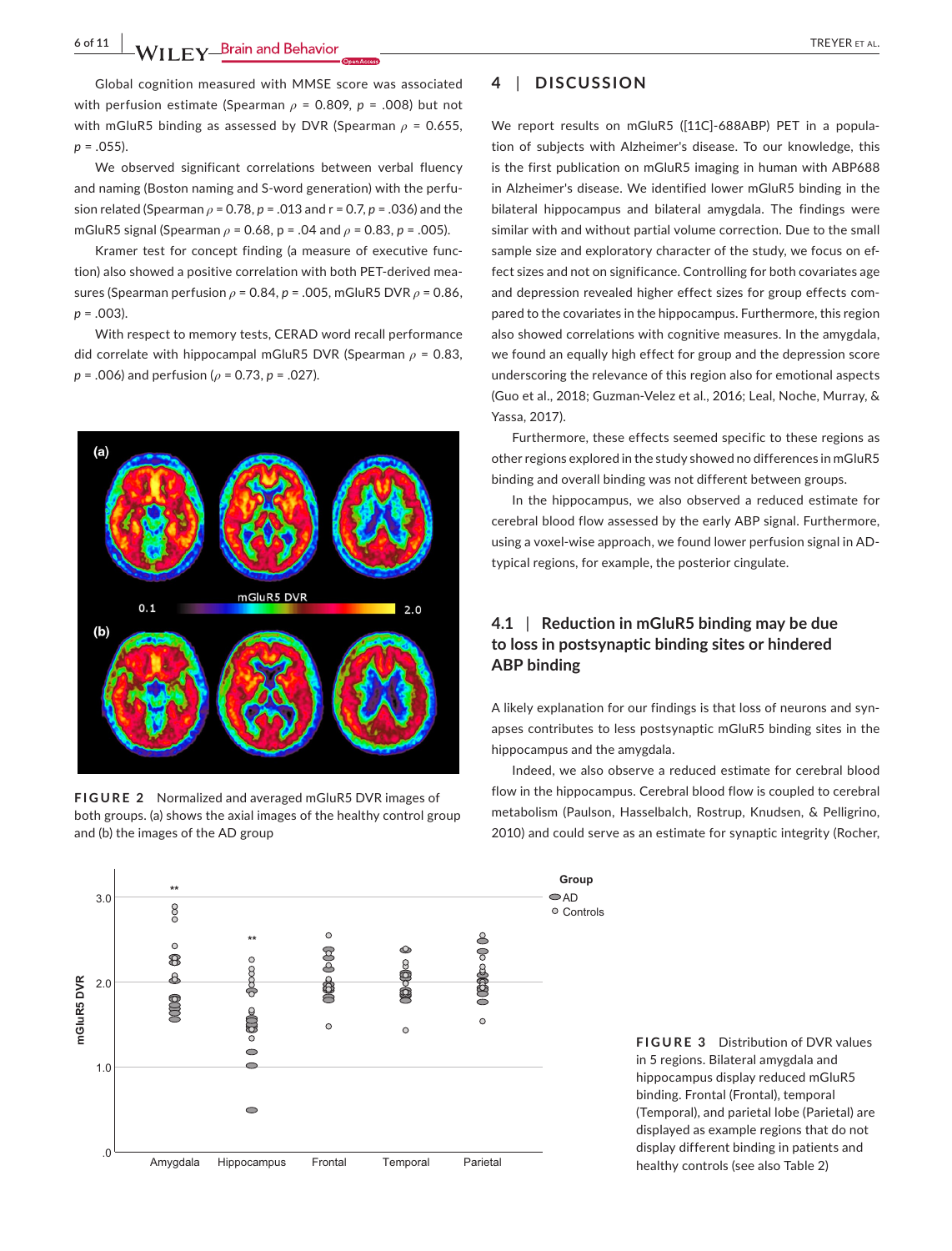**TABLE 2**  mGluR5 binding in the different regions and comparison between groups under study.

|                          | <b>HCS</b> average<br>(SD) mGluR5 | AD average<br>(SD) mGluR5 |          |         |                      |           |                    |
|--------------------------|-----------------------------------|---------------------------|----------|---------|----------------------|-----------|--------------------|
| Region                   | <b>DVR</b>                        | <b>DVR</b>                | delta    | delta % | $t$ -value (df 17)   | $p$ value | 95% CI             |
| <b>Frontal lobe</b>      | 2.03(0.29)                        | 2.02(0.21)                | $-0.016$ | $-0.8$  | $-0.14$              | .890      | $-0.26 - 0.23$     |
| Temporal lobe            | 1.99(0.26)                        | 1.98(0.19)                | $-0.008$ | $-0.4$  | $-0.08$              | .940      | $-0.23 - 0.21$     |
| Parietal lobe            | 2.06(0.27)                        | 2.04(0.23)                | $-0.018$ | $-0.9$  | $-0.16$ <sup>a</sup> | .875      | $-0.26 - 0.22$     |
| Occipital lobe           | 1.9(0.21)                         | 1.97(0.2)                 | 0.07     | 3.7     | 0.74 <sup>a</sup>    | .469      | $-0.13 - 0.27$     |
| Insula                   | 1.84(0.24)                        | 1.93(0.22)                | 0.091    | 4.9     | $0.85^{a}$           | .406      | $-0.13 - 0.32$     |
| <b>Anterior Cingulum</b> | 2(0.28)                           | 1.96(0.26)                | $-0.044$ | $-2.2$  | $-0.35$ <sup>a</sup> | .732      | $-0.31-0.22$       |
| Posterior Cingulum       | 1.77(0.22)                        | 1.78(0.17)                | 0.017    | 1.0     | 0.19                 | .851      | $-0.17-0.20$       |
| <b>Thalamus</b>          | 1.37(0.13)                        | 1.37(0.1)                 | 0.004    | 0.3     | 0.07                 | .946      | $-0.11 - 0.12$     |
| Putamen                  | 1.81(0.25)                        | 1.89(0.21)                | 0.078    | 4.3     | 0.72 <sup>a</sup>    | .479      | $-0.15 - 0.30$     |
| Caudate                  | 1.87(0.4)                         | 1.74(0.46)                | $-0.131$ | $-7.0$  | $-0.67$              | .514      | $-0.55 - 0.28$     |
| Amygdala                 | 2.33(0.37)                        | 1.86(0.26)                | $-0.472$ | $-20.3$ | $-3.16$              | .006      | $-0.79$ to $-0.16$ |
| <b>Hippocampus</b>       | 1.84(0.31)                        | 1.34(0.4)                 | $-0.501$ | $-27.2$ | $-3.04$              | .007      | $-0.85$ to $-0.15$ |

<sup>a</sup>Levene's test significant, variances considered as nonhomogenous.

 $^{\rm b}$ Bold values are statiscally significants.

Chapon, Blaizot, Baron, & Chavoix, 2003). Our findings are in line with findings in 10-month-old male 5xFAD transgenic mice using [<sup>18</sup>F]FPEB to assess mGluR5. Here, a reduction in striatal and hippocampal mGluR5 binding potential was identified together with a reduction of mGluR5 protein levels in the transgenics as compared to age-matched wild-type mice. The authors suspected this to be due to excitotoxicity-mediated synapse loss as this model develops loss of neurons and a reduction of several synaptic markers (Lee et al., 2018). In a longitudinal study, the authors found that in 5xFAD mice showed high fluctuation over time span from 3 to 9 months (Lee et al., 2019). Compared to wild-type mice, they show significant reduction at 5 months, increased again at 7 months, and decreased again at 9 months of age. The findings suggested that the mGluR5 alterations are best explained due to amyloid-related neuropathogenesis, which was assessed in parallel.

Findings in frontotemporal dementia, where a reduction in mGluR5 binding overlaps with reductions in FDG-PET in frontotemporal as well as subcortical regions, support this view further (Leuzy et al., 2016). Also, our results of higher mGLUR5 binding being associated with a better cognitive performance in several tests point in this direction. In addition, another transgenic mouse model overexpressing human APP(ArcSwe) did not exhibit changes in ABP binding potential despite even higher mGluR5 levels measured via immunoblotting and immunofluorescence in the transgenic animals (Fang et al., 2017). In this model, extracellular amyloid deposition starts at around 6 months of age and astrogliosis and tau phosphorylation was described also, but without a profound neuronal or synaptic loss (Lord et al., 2006). Contrary to our findings with ABP in vivo, we have observed increased binding to mGluR5 using PSS232 for autoradiography (Muller Herde, Schibli, Weber, & Ametamey, 2018). At this time point, we cannot fully explain these discrepancies, but suspect the differing experimental conditions (different substance, postmortem via in vivo) to play a role. In this context, Fang et al. (Fang et al.,

2017) have already suggested that ABP binding might be hindered by clustering (Renner et al., 2010) and formation of complexes (Um et al., 2013) which could be different for PSS232 or in postmortem tissue.

# **4.2** | **Reduction in mGluR5 binding as a potential regulatory mechanism**

On the other hand, it is striking that we observe reduced mGluR5 binding specifically in the hippocampus and the amygdala regions typically involved early in Alzheimer's disease (Zanchi, Giannakopoulos, Borgwardt, Rodriguez, & Haller, 2017)—but not in other brain regions where we would expect synaptic loss in AD patients (Scheff, Neltner, & Nelson, 2014).

These regions that are highly connected and play an important role in memory formation and in the regulation of emotions (Janak & Tye, 2015; Kitamura et al., 2017; Leal et al., 2017). Thus, it is tempting to speculate whether our findings represent inherent adaptive mechanisms in Alzheimer's disease.

mGluR5 plays important roles in long-term depression especially in the regions we observe (Bhattacharyya, 2016). This process seems functional for memory formation under physiological conditions. It has been shown that metabotropic glutamate receptor-dependent long-term depression was critical for successful aging in rats (H. K. Lee, Min, Gallagher, & Kirkwood, 2005). Furthermore, positive allosteric modulators of mGluR5 were associated with enhanced cognitive performance in preclinical models (Balschun, Zuschratter, & Wetzel, 2006; Uslaner et al., 2009).

However, in a situation like Alzheimer's disease where synapses are lost, mechanisms of long-term depression (LTD) may be additionally detrimental to memory function. Indeed, mGluR5 was involved in Abeta-monomer dependent LTD (Chen et al., 2013). Most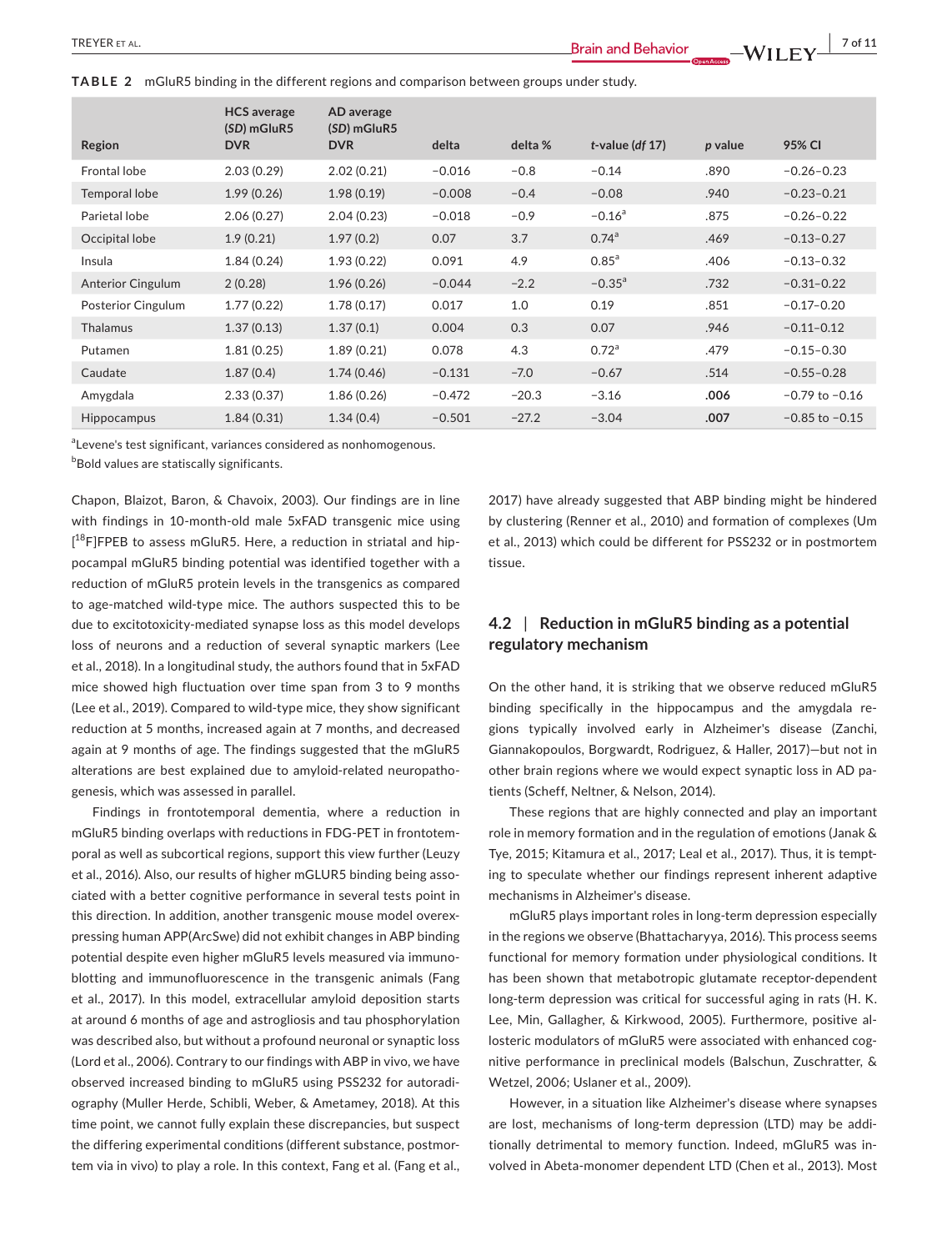8 of 11 **WII FY Brain and Behavior CONSIDERITY CONSIDERS ALL CONSIDERS ALL CONSIDERS ALL CONSIDERS ALL CONSIDERS ALL** 

importantly, mGluR5 signaling is involved in Abetao-dependent synaptotoxicity in preclinical models of Alzheimer's disease, and genetic deletion of mGluR5 or negative allosteric modulation was found to reduce plaque pathology and synaptic loss, and to improve cognitive performance. For a review, please see Bruno et al., 2017 and Caraci et al., 2018 (Bruno et al., 2017; Caraci et al., 2018).

So it may well be that a downregulation of mGluR5 occurs in Alzheimer's disease and this may be a compensatory process.

However, in the AD group, we only identify positive associations in a way that better cognitive performance goes along with higher mGluR5 binding. Interestingly, this also includes word recall, a function associated with hippocampal function. In our view, this would fit better with a model, in which the postsynaptic binding sites for mGluR5 are reduced, thus reflecting synaptic loss, rather than to a compensatory mechanism. Saying this, it is clear that our data are derived from just nine AD subjects and warrant replication.

# **4.3** | **Differences in age and depression scores do not account for the observed effects**

As age and depression scores were not balanced among groups, we included these measurements as covariates. Neither age nor depression score was associated with mGluR5 binding, and group effects were dominant in hippocampus. However, in the amygdala, the depression score showed similar effect size as group speaking for a potential association with depression in this region in addition to the group effect.

A study focusing on a comparison of late-life depression and controls did not find differences in amygdala binding(DeLorenzo et al., 2015). Also, mGluR5 binding did not change with age in most regions. A positive association between mGluR5 binding and age in the right amygdala went in the opposite direction (J. M. DuBois et al., 2016), and thus, age could clearly not contribute to the effects of reduced mGluR5 that we observe in the AD population.

A more detailed analysis on depression and age effects is given in the Supplementary material.

#### **4.4** | **Methodological considerations and limitations**

This is an exploratory study with a low sample size, which limits the generalizability of our results. Negative findings may be solely due to the low sample size. Furthermore, no additional biomarker evidence was collected at the time of recruitment. Thus, it could be that some of the healthy controls could represent preclinical Alzheimer's disease (Sperling et al., 2011) which may attenuate the differences between patients and controls.

Both groups were not age matched, and the AD group was older than the controls. The participants in the AD group also showed higher depression scores compared to the healthy controls. Both factors have been shown to be in some studies associated with mGluR5 binding (Deschwanden et al., 2011). Statistically, we introduced both variables as covariates.

Comparisons were not corrected for multiple testing, which in our eyes would have been inappropriate for an exploratory study. For discussion on this topic, please see Althouse, 2016 (Althouse, 2016). As the mGluR5 binding differences in amygdala and hippocampus were large and observed specifically in key regions involved in early AD, we consider it very unlikely that these observations are due to chance.

Furthermore, we have not reliably assessed the smoking status of the subjects. None of the AD subjects has received a clinical diagnosis for smoking; however, we cannot rule out the possibility of subtle differences in smoking habits between the groups. Reductions in mGluR5 binding in smokers and ex-smokers are widespread throughout the cortex and not specific for the hippocampus and the amygdala (Akkus et al., 2013). We therefore consider it very unlikely that the observed results are due to differences in smoking habits.

Next, in the Alzheimer's disease group, six subjects were on cholinesterase inhibitors and 4 subjects received escitalopram and one mirtazapine. mGluR5 expression was found minimally upregulated in neurons and astrocytes of adult mice after chronic treatment with the SSRI fluoxetine, so a putative effect of antidepressant medication would point in the opposite direction of our findings (Hertz et al., 2014). However, due to the close relationship between glutamatergic and serotonergic system (Pehrson & Sanchez, 2014), we cannot entirely exclude an effect of the antidepressant medication on our results. We could not find any literature that links cholinesterase inhibitor treatment to mGluR5, but as for the antidepressant treatment, we cannot rule out an effect of cholinesterase inhibitors on mGluR5.

We have only included estimates of perfusion to estimate potential effects of synaptic density and neuronal loss. The inverse correlation of the perfusion estimate in the hippocampus with the MMSE score points to a utility of this measurement, as this relationship was observed in FDG-PET studies as well (Alavi, Newberg, Souder, & Berlin, 1993; Rostomian et al., 2011).

We used the established bolus-infusion paradigm for this study (Burger et al., 2010) but these methods need cerebellar gray matter as reference region which does limit the results to the assumption that no differences in binding between both groups are present in this region at this stage of disease.

Furthermore, our results are not generalizable to mechanisms in preclinical or prodromal Alzheimer's disease, as our AD Group has high variability in clinical scores and does not cover the complete spectrum of the disease.

# **5** | **CONCLUSION**

Using ABP, we could identify a reduction in mGluR5 binding estimated by ABP in Alzheimer's dementia in the hippocampus and the amygdala, which could be due to either losses in postsynaptic binding sites or adaptive processes in Alzheimer's disease. Further studies should ideally include direct markers of synaptic density to disentangle the mechanisms behind mGluR5 binding loss.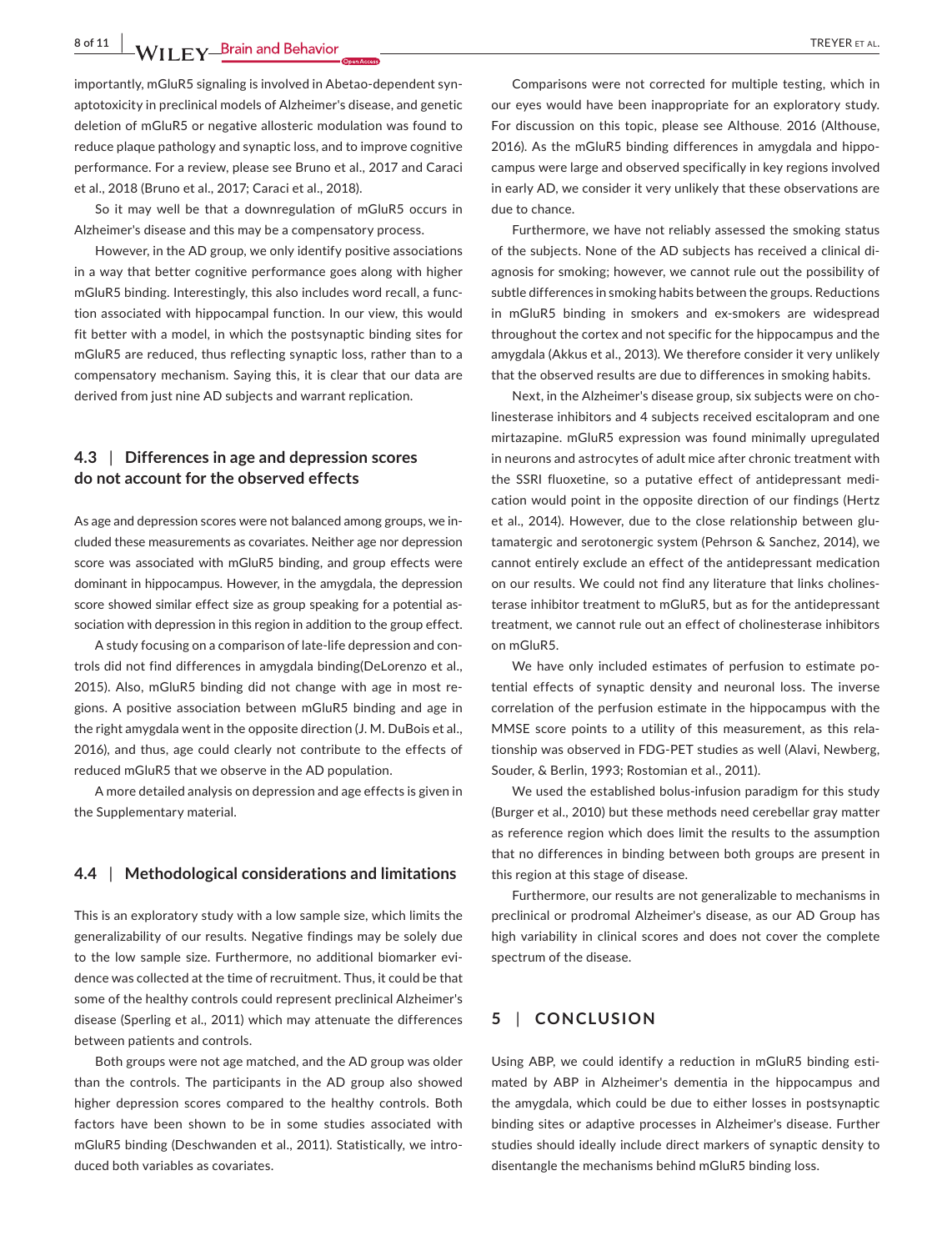Institutional funding was provided by the University of Zurich and the ETH Zurich.

### **CONFLICT OF INTEREST**

The authors report no competing interests with respect to this publication.

#### **AUTHORS' CONTRIBUTION**

HS, ABuck, CH, RMN, and SMA conceived and designed research; ABuchmann, PGU, CH, and SMA revised the paper; HS, EG, and AFG conducted research; AJ contributed to tracer production; RM and VT coded data, VT, ABuchmann, and AFG analyzed and interpreted data; VT and AFG wrote the initial paper and had primary responsibility for final content. All authors read and approved the final manuscript.

#### **DATA AVAILABILITY STATEMENT**

Research data are not shared due to privacy/ethical restrictions.

### **ORCID**

*Valerie Treyer* <https://orcid.org/0000-0002-4584-3031> *Anton F. Gietl* <https://orcid.org/0000-0001-8604-962X> *Paul G. Unschuld* <https://orcid.org/0000-0002-6116-3386>

#### **REFERENCES**

- Akkus, F., Ametamey, S. M., Treyer, V., Burger, C., Johayem, A., Umbricht, D., … Hasler, G. (2013). Marked global reduction in mGluR5 receptor binding in smokers and ex-smokers determined by [C-11]ABP688 positron emission tomography. *Proceedings of the National Academy of Sciences of the United States of America*, *110*(2), 737–742. [https://](https://doi.org/10.1073/pnas.1210984110) [doi.org/10.1073/pnas.1210984110](https://doi.org/10.1073/pnas.1210984110)
- Alavi, A., Newberg, A. B., Souder, E., & Berlin, J. A. (1993). Quantitativeanalysis of pet and Mri data in normal aging and alzheimers-disease - atrophy weighted total brain metabolism and absolute whole-brain metabolism as reliable discriminators. *Journal of Nuclear Medicine*, *34*(10), 1681–1687.
- Althouse, A. D. (2016). Adjust for multiple comparisons? It's not that simple. *Annals of Thoracic Surgery*, *101*(5), 1644–1645. [https://doi.](https://doi.org/10.1016/j.athoracsur.2015.11.024) [org/10.1016/j.athoracsur.2015.11.024](https://doi.org/10.1016/j.athoracsur.2015.11.024)
- Ametamey, S. M., Kessler, L. J., Honer, M., Wyss, M. T., Buck, A., Hintermann, S., … Schubiger, P. A. (2006). Radiosynthesis and preclinical evaluation of C-11-ABP688 as a probe for imaging the metabotropic glutamate receptor subtype 5. *Journal of Nuclear Medicine*, *47*(4), 698–705.
- Ametamey, S. M., Treyer, V., Streffer, J., Wyss, M. T., Schmidt, M., Blagoev, M., … Buck, A. (2007). Human PET studies of metabotropic glutamate receptor subtype 5 with 11C-ABP688. *Journal of Nuclear Medicine*, *48*(2), 247–252.
- Balschun, D., Zuschratter, W., & Wetzel, W. (2006). Allosteric enhancement of metabotropic glutamate receptor 5 function promotes spatial memory. *Neuroscience*, *142*(3), 691–702. [https://doi.org/10.1016/j.](https://doi.org/10.1016/j.neuroscience.2006.06.043) [neuroscience.2006.06.043](https://doi.org/10.1016/j.neuroscience.2006.06.043)
- Bhattacharyya, S. (2016). Inside story of Group I Metabotropic Glutamate Receptors (mGluRs). *International Journal of Biochemistry & Cell Biology*, *77*(Pt B), 205–212. [https://doi.org/10.1016/j.](https://doi.org/10.1016/j.biocel.2016.03.003) [biocel.2016.03.003](https://doi.org/10.1016/j.biocel.2016.03.003)
- Boluda, S., Toledo, J. B., Irwin, D. J., Raible, K. M., Byrne, M. D., Lee, E. B., … Trojanowski, J. Q. (2014). A comparison of Abeta amyloid

Braak, H., & Braak, E. (1995). Staging of Alzheimer's disease-related neurofibrillary changes. *Neurobiology of Aging*, *16*(3), 271–278. [https://](https://doi.org/10.1016/0197-4580(95)00021-6) [doi.org/10.1016/0197-4580\(95\)00021-6](https://doi.org/10.1016/0197-4580(95)00021-6)

[s00401-014-1308-9](https://doi.org/10.1007/s00401-014-1308-9)

- Bruno, V., Caraci, F., Copani, A., Matrisciano, F., Nicoletti, F., & Battaglia, G. (2017). The impact of metabotropic glutamate receptors into active neurodegenerative processes: A "dark side" in the development of new symptomatic treatments for neurologic and psychiatric disorders. *Neuropharmacology*, *115*, 180–192. [https://doi.org/10.1016/j.](https://doi.org/10.1016/j.neuropharm.2016.04.044) [neuropharm.2016.04.044](https://doi.org/10.1016/j.neuropharm.2016.04.044)
- Burger, C., Deschwanden, A., Ametamey, S., Johayem, A., Mancosu, B., Wyss, M., … Buck, A. (2010). Evaluation of a bolus/infusion protocol for 11C-ABP688, a PET tracer for mGluR5. *Nuclear Medicine and Biology*, *37*(7), 845–851. [https://doi.org/10.1016/j.nucme](https://doi.org/10.1016/j.nucmedbio.2010.04.107) [dbio.2010.04.107](https://doi.org/10.1016/j.nucmedbio.2010.04.107)
- Caraci, F., Nicoletti, F., & Copani, A. (2018). Metabotropic glutamate receptors: The potential for therapeutic applications in Alzheimer's disease. *Current Opinion in Pharmacology*, *38*, 1–7. [https://doi.](https://doi.org/10.1016/j.coph.2017.12.001) [org/10.1016/j.coph.2017.12.001](https://doi.org/10.1016/j.coph.2017.12.001)
- Chen, X., Lin, R., Chang, L., Xu, S., Wei, X., Zhang, J., … Wang, Q. (2013). Enhancement of long-term depression by soluble amyloid beta protein in rat hippocampus is mediated by metabotropic glutamate receptor and involves activation of p38MAPK, STEP and caspase-3. *Neuroscience*, *253*, 435–443. [https://doi.org/10.1016/j.neuroscien](https://doi.org/10.1016/j.neuroscience.2013.08.054) [ce.2013.08.054](https://doi.org/10.1016/j.neuroscience.2013.08.054)
- DeLorenzo, C., Sovago, J., Gardus, J., Xu, J., Yang, J., Behrje, R., … Parsey, R. V. (2015). Characterization of brain mGluR5 binding in a pilot study of late-life major depressive disorder using positron emission tomography and [11C]ABP688. *Translational Psychiatry*, *5*, e693–e693. <https://doi.org/10.1038/tp.2015.189>
- Deschwanden, A., Karolewicz, B., Feyissa, A. M., Treyer, V., Ametamey, S. M., Johayem, A., … Hasler, G. (2011). Reduced metabotropic glutamate receptor 5 density in major depression determined by [C-11] ABP688 PET and postmortem study. *American Journal of Psychiatry*, *168*(7), 727–734. <https://doi.org/10.1176/appi.ajp.2011.09111607>
- Dilling, H. (2006). *Taschenführer zur ICD-10 Klassifikation psychischer Störungen*. Bern: Huber.
- Dubois, B., Feldman, H. H., Jacova, C., DeKosky, S. T., Barberger-Gateau, P., Cummings, J., … Scheltens, P. (2007). Research criteria for the diagnosis of Alzheimer's disease: Revising the NINCDS-ADRDA criteria. *The Lancet Neurology*, *6*(8), 734–746. [https://doi.org/10.1016/](https://doi.org/10.1016/s1474-4422(07)70178-3) [s1474-4422\(07\)70178-3](https://doi.org/10.1016/s1474-4422(07)70178-3)
- DuBois, J. M., Rousset, O. G., Rowley, J., Porras-Betancourt, M., Reader, A. J., Labbe, A., … Kobayashi, E. (2016). Characterization of age/sex and the regional distribution of mGluR5 availability in the healthy human brain measured by high-resolution [11C]ABP688 PET. *European Journal of Nuclear Medicine and Molecular Imaging*, *43*(1), 152–162. <https://doi.org/10.1007/s00259-015-3167-6>
- Duyckaerts, C., Delatour, B., & Potier, M. C. (2009). Classification and basic pathology of Alzheimer disease. *Acta Neuropathologica*, *118*(1), 5–36. <https://doi.org/10.1007/s00401-009-0532-1>
- Fang, X. T., Eriksson, J., Antoni, G., Yngve, U., Cato, L., Lannfelt, L., … Syvanen, S. (2017). Brain mGluR5 in mice with amyloid beta pathology studied with in vivo [(11)C]ABP688 PET imaging and ex vivo immunoblotting. *Neuropharmacology*, *113*(Pt A), 293–300. [https://doi.](https://doi.org/10.1016/j.neuropharm.2016.10.009) [org/10.1016/j.neuropharm.2016.10.009](https://doi.org/10.1016/j.neuropharm.2016.10.009)
- Folstein, M. F., Folstein, S. E., & McHugh, P. R. (1975). "Mini-mental state". A practical method for grading the cognitive state of patients for the clinician. *Journal of Psychiatric Research*, *12*(3), 189–198.
- Forner, S., Baglietto-Vargas, D., Martini, A. C., Trujillo-Estrada, L., & LaFerla, F. M. (2017). Synaptic impairment in Alzheimer's Disease: A dysregulated symphony. *Trends in Neurosciences*, *40*(6), 347–357. <https://doi.org/10.1016/j.tins.2017.04.002>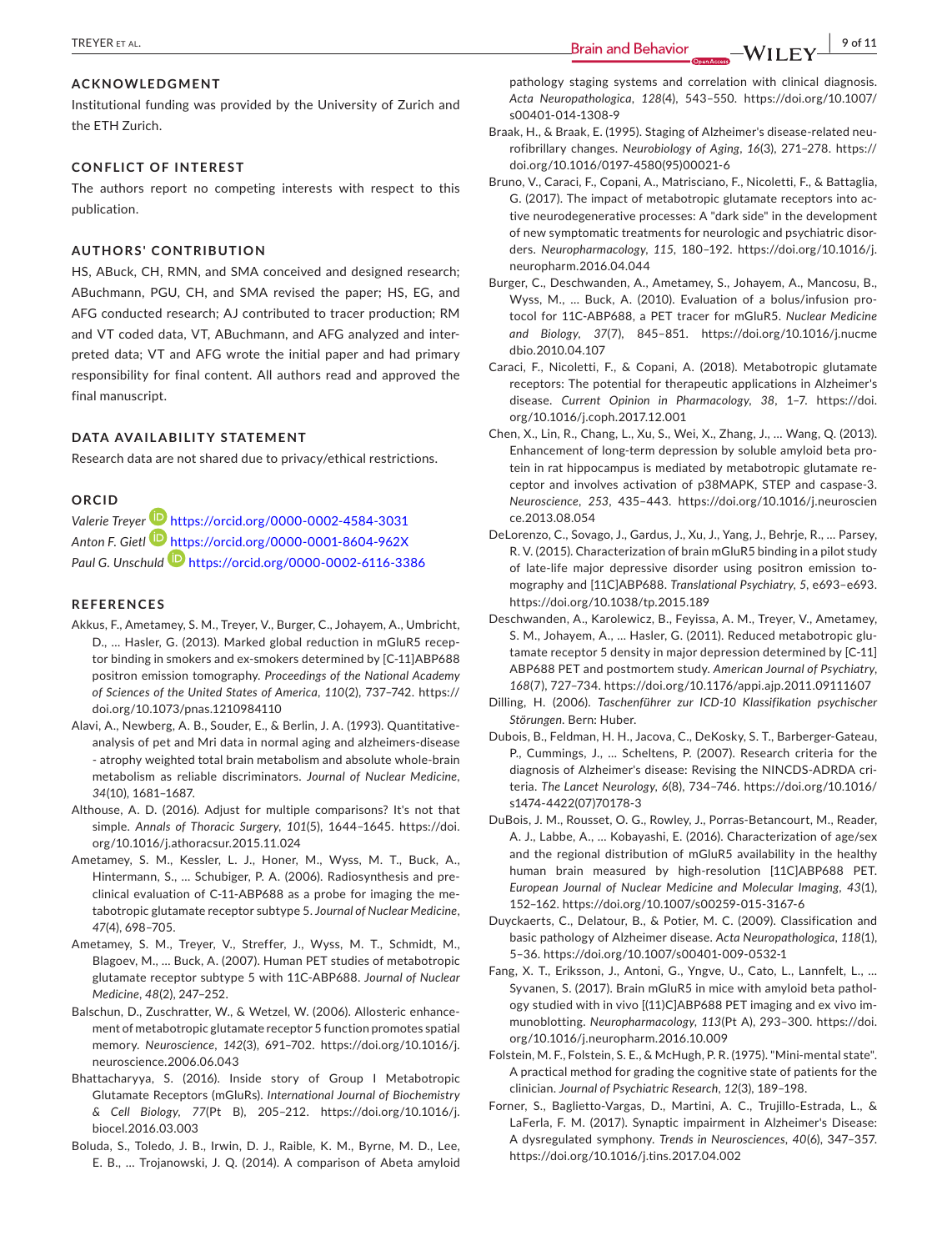**10 of 11 |**  TREYER et al.

- Gietl, A. F., Warnock, G., Riese, F., Kälin, A. M., Saake, A., Gruber, E., … Hock, C. (2015). Regional cerebral blood flow estimated by early PiB uptake is reduced in mild cognitive impairment and associated with age in an amyloid-dependent manner. *Neurobiology of Aging*, *36*(4), 1619–1628. <https://doi.org/10.1016/j.neurobiolaging.2014.12.036>
- Greve, D. N., Salat, D. H., Bowen, S. L., Izquierdo-Garcia, D., Schultz, A. P., Catana, C., … Johnson, K. A. (2016). Different partial volume correction methods lead to different conclusions: An 18F-FDG-PET study of aging. *NeuroImage*, *132*, 334–343. [https://doi.org/10.1016/j.](https://doi.org/10.1016/j.neuroimage.2016.02.042) [neuroimage.2016.02.042](https://doi.org/10.1016/j.neuroimage.2016.02.042)
- Guo, Z., Liu, X., Xu, S., Hou, H., Chen, X., Zhang, Z., & Chen, W. (2018). Abnormal changes in functional connectivity between the amygdala and frontal regions are associated with depression in Alzheimer's disease. *Neuroradiology*, *60*(12), 1315–1322. [https://doi.org/10.1007/](https://doi.org/10.1007/s00234-018-2100-7) [s00234-018-2100-7](https://doi.org/10.1007/s00234-018-2100-7)
- Guzman-Velez, E., Warren, D. E., Feinstein, J. S., Bruss, J., & Tranel, D. (2016). Dissociable contributions of amygdala and hippocampus to emotion and memory in patients with Alzheimer's disease. *Hippocampus*, *26*(6), 727–738. <https://doi.org/10.1002/hipo.22554>
- Haerting, C., Markowitsch, H. J., Neufeld, H., Calabrese, P., Diesinger, K., & Kessler, J. (2000). *Wechsler gedächtnis test- revidierte fassung (WMS-R)*. Bern: Hans Huber.
- Helmstädter,C.L.M.,&Lux,S.(2001).*Verbaler Lern-und Merkfähigkeitstest*. Göttingen: Beltz Test GmBH.
- Herholz, K. (2011). Perfusion SPECT and FDG-PET. *International Psychogeriatrics*, *23*(Suppl 2), S25–S31. [https://doi.org/10.1017/](https://doi.org/10.1017/s1041610211000937) [s1041610211000937](https://doi.org/10.1017/s1041610211000937)
- Hertz, L., Song, D., Li, B., Du, T., Xu, J., Gu, L. I., … Peng, L. (2014). Signal transduction in astrocytes during chronic or acute treatment with drugs (SSRIs, Antibipolar Drugs, GABA-ergic Drugs, and Benzodiazepines) ameliorating mood disorders. *Journal of Signal Transduction*, *2014*, 593934. <https://doi.org/10.1155/2014/593934>
- Hughes, C. P., Berg, L., Danziger, W. L., Coben, L. A., & Martin, R. L. (1982). A new clinical scale for the staging of dementia. *British Journal of Psychiatry*, *140*, 566–572. <https://doi.org/10.1192/bjp.140.6.566>
- Janak, P. H., & Tye, K. M. (2015). From circuits to behaviour in the amygdala. *Nature*, *517*(7534), 284–292. [https://doi.org/10.1038/natur](https://doi.org/10.1038/nature14188) [e14188](https://doi.org/10.1038/nature14188)
- Kitamura, T., Ogawa, S. K., Roy, D. S., Okuyama, T., Morrissey, M. D., Smith, L. M., … Tonegawa, S. (2017). Engrams and circuits crucial for systems consolidation of a memory. *Science*, *356*(6333), 73–78. <https://doi.org/10.1126/science.aam6808>
- Kramer, J. (1954). *Intelligenztest* (Vol. 5). Solothurn: St.Antonius.
- Leal, S. L., Noche, J. A., Murray, E. A., & Yassa, M. A. (2017). Disruption of amygdala-entorhinal-hippocampal network in late-life depression. *Hippocampus*, *27*(4), 464–476. <https://doi.org/10.1002/hipo.22705>
- Lee, H. K., Min, S. S., Gallagher, M., & Kirkwood, A. (2005). NMDA receptor-independent long-term depression correlates with successful aging in rats. *Nature Neuroscience*, *8*(12), 1657–1659. [https://doi.](https://doi.org/10.1038/nn1586) [org/10.1038/nn1586](https://doi.org/10.1038/nn1586)
- Lee, M., Lee, H.-J., Jeong, Y. J., Oh, S. J., Kang, K. J., Han, S. J., … Choi, J. Y. (2019). Age dependency of mGluR5 availability in 5xFAD mice measured by PET. *Neurobiology of Aging*, *84*, 208–216. [https://doi.](https://doi.org/10.1016/j.neurobiolaging.2019.08.006) [org/10.1016/j.neurobiolaging.2019.08.006](https://doi.org/10.1016/j.neurobiolaging.2019.08.006)
- Lee, M., Lee, H. J., Park, I. S., Park, J. A., Kwon, Y. J., Ryu, Y. H., … Choi, J. Y. (2018). Abeta pathology downregulates brain mGluR5 density in a mouse model of Alzheimer. *Neuropharmacology*, *133*, 512–517. <https://doi.org/10.1016/j.neuropharm.2018.02.003>
- Leuzy, A., Zimmer, E. R., Dubois, J., Pruessner, J., Cooperman, C., Soucy, J.-P., … Rosa-Neto, P. (2016). In vivo characterization of metabotropic glutamate receptor type 5 abnormalities in behavioral variant FTD. *Brain Structure & Function*, *221*(3), 1387–1402. [https://doi.](https://doi.org/10.1007/s00429-014-0978-3) [org/10.1007/s00429-014-0978-3](https://doi.org/10.1007/s00429-014-0978-3)
- Lord, A., Kalimo, H., Eckman, C., Zhang, X. Q., Lannfelt, L., & Nilsson, L. N. G. (2006). The Arctic Alzheimer mutation facilitates early

intraneuronal a beta aggregation and senile plaque formation in transgenic mice. *Neurobiology of Aging*, *27*(1), 67–77. [https://doi.](https://doi.org/10.1016/j.neurobiolaging.2004.12.007) [org/10.1016/j.neurobiolaging.2004.12.007](https://doi.org/10.1016/j.neurobiolaging.2004.12.007)

- McKhann, G., Drachman, D., Folstein, M., Katzman, R., Price, D., & Stadlan, E. M. (1984). Clinical diagnosis of Alzheimer's disease: Report of the NINCDS-ADRDA Work Group under the auspices of department of health and human services task force on Alzheimer's disease. *Neurology*, *34*(7), 939–944. [https://doi.org/10.1212/](https://doi.org/10.1212/WNL.34.7.939) [WNL.34.7.939](https://doi.org/10.1212/WNL.34.7.939)
- Montgomery, S. A., & Asberg, M. (1979). A new depression scale designed to be sensitive to change. *British Journal of Psychiatry*, *134*, 382–389.
- Morris, J. C. (1993). The clinical dementia rating (CDR): Current version and scoring rules. *Neurology*, *43*(11), 2412–2414.
- Muller Herde, A., Schibli, R., Weber, M., & Ametamey, S. M. (2018). Metabotropic glutamate receptor subtype 5 is altered in LPS-induced murine neuroinflammation model and in the brains of AD and ALS patients. *European Journal of Nuclear Medicine and Molecular Imaging*, *46*(2), 407–420. <https://doi.org/10.1007/s00259-018-4179-9>
- Müller-Gärtner, H. W., Links, J. M., Prince, J. L., Bryan, R. N., McVeigh, E., Leal, J. P., … Frost, J. J. (1992). Measurement of radiotracer concentration in brain gray matter using positron emission tomography: MRI-based correction for partial volume effects. *Journal of Cerebral Blood Flow and Metabolism*, *12*(4), 571–583. [https://doi.org/10.1038/](https://doi.org/10.1038/jcbfm.1992.81) [jcbfm.1992.81](https://doi.org/10.1038/jcbfm.1992.81)
- Paulson, O. B., Hasselbalch, S. G., Rostrup, E., Knudsen, G. M., & Pelligrino, D. (2010). Cerebral blood flow response to functional activation. *Journal of Cerebral Blood Flow and Metabolism*, *30*(1), 2–14. <https://doi.org/10.1038/jcbfm.2009.188>
- Pehrson, A. L., & Sanchez, C. (2014). Serotonergic modulation of glutamate neurotransmission as a strategy for treating depression and cognitive dysfunction. *Cns Spectrums*, *19*(2), 121–133. [https://doi.](https://doi.org/10.1017/S1092852913000540) [org/10.1017/S1092852913000540](https://doi.org/10.1017/S1092852913000540)
- Regard, M., Strauss, E., & Knapp, P. (1982). Children's production on verbal and nonverbal fluency tasks. *Perceptual and Motor Skills*, *55*(3 Pt 1), 839–844.
- Reitan, R. M. (1955). The relation of the trail making test to organic brain damage. *Journal of Consulting Psychology*, *19*(5), 393–394. [https://doi.](https://doi.org/10.1037/h0044509) [org/10.1037/h0044509](https://doi.org/10.1037/h0044509)
- Renner, M., Lacor, P. N., Velasco, P. T., Xu, J. A., Contractor, A., Klein, W. L., & Triller, A. (2010). Deleterious effects of amyloid beta oligomers acting as an extracellular scaffold for mGluR5. *Neuron*, *66*(5), 739–754. <https://doi.org/10.1016/j.neuron.2010.04.029>
- Rocher, A. B., Chapon, F., Blaizot, X., Baron, J. C., & Chavoix, C. (2003). Resting-state brain glucose utilization as measured by PET is directly related to regional synaptophysin levels: A study in baboons. *NeuroImage*, *20*(3), 1894–1898.
- Rostomian, A. H., Madison, C., Rabinovici, G. D., & Jagust, W. J. (2011). Early 11C-PIB frames and 18F-FDG PET measures are comparable: A study validated in a cohort of AD and FTLD patients. *Journal of Nuclear Medicine*, *52*(2), 173–179. [https://doi.org/10.2967/](https://doi.org/10.2967/jnumed.110.082057) [jnumed.110.082057](https://doi.org/10.2967/jnumed.110.082057)
- Rousset, O. G., Ma, Y., & Evans, A. C. (1998). Correction for partial volume effects in PET: Principle and validation. *Journal of Nuclear Medicine*, *39*(5), 904–911.
- Scheff, S. W., Neltner, J. H., & Nelson, P. T. (2014). Is synaptic loss a unique hallmark of Alzheimer's disease? *Biochemical Pharmacology*, *88*(4), 517–528. <https://doi.org/10.1016/j.bcp.2013.12.028>
- Scheff, S. W., Price, D. A., Schmitt, F. A., & Mufson, E. J. (2006). Hippocampal synaptic loss in early Alzheimer's disease and mild cognitive impairment. *Neurobiology of Aging*, *27*(10), 1372–1384. [https://](https://doi.org/10.1016/j.neurobiolaging.2005.09.012) [doi.org/10.1016/j.neurobiolaging.2005.09.012](https://doi.org/10.1016/j.neurobiolaging.2005.09.012)
- Sperling, R. A., Aisen, P. S., Beckett, L. A., Bennett, D. A., Craft, S., Fagan, A. M., … Phelps, C. H. (2011). Toward defining the preclinical stages of Alzheimer's disease: Recommendations from the National Institute on Aging-Alzheimer's Association workgroups on